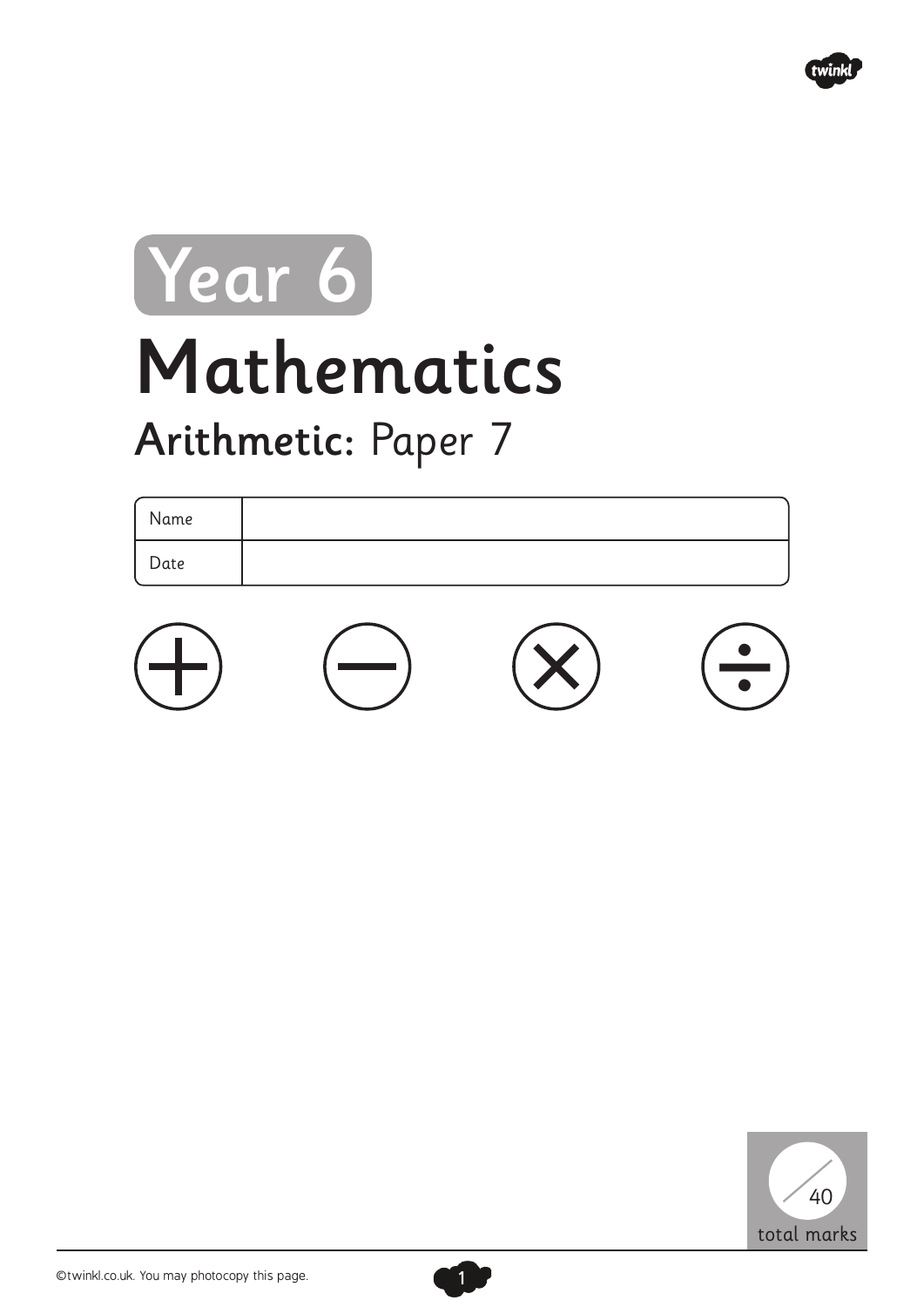





2



**Key Stage 2:** Arithmetic Paper 7

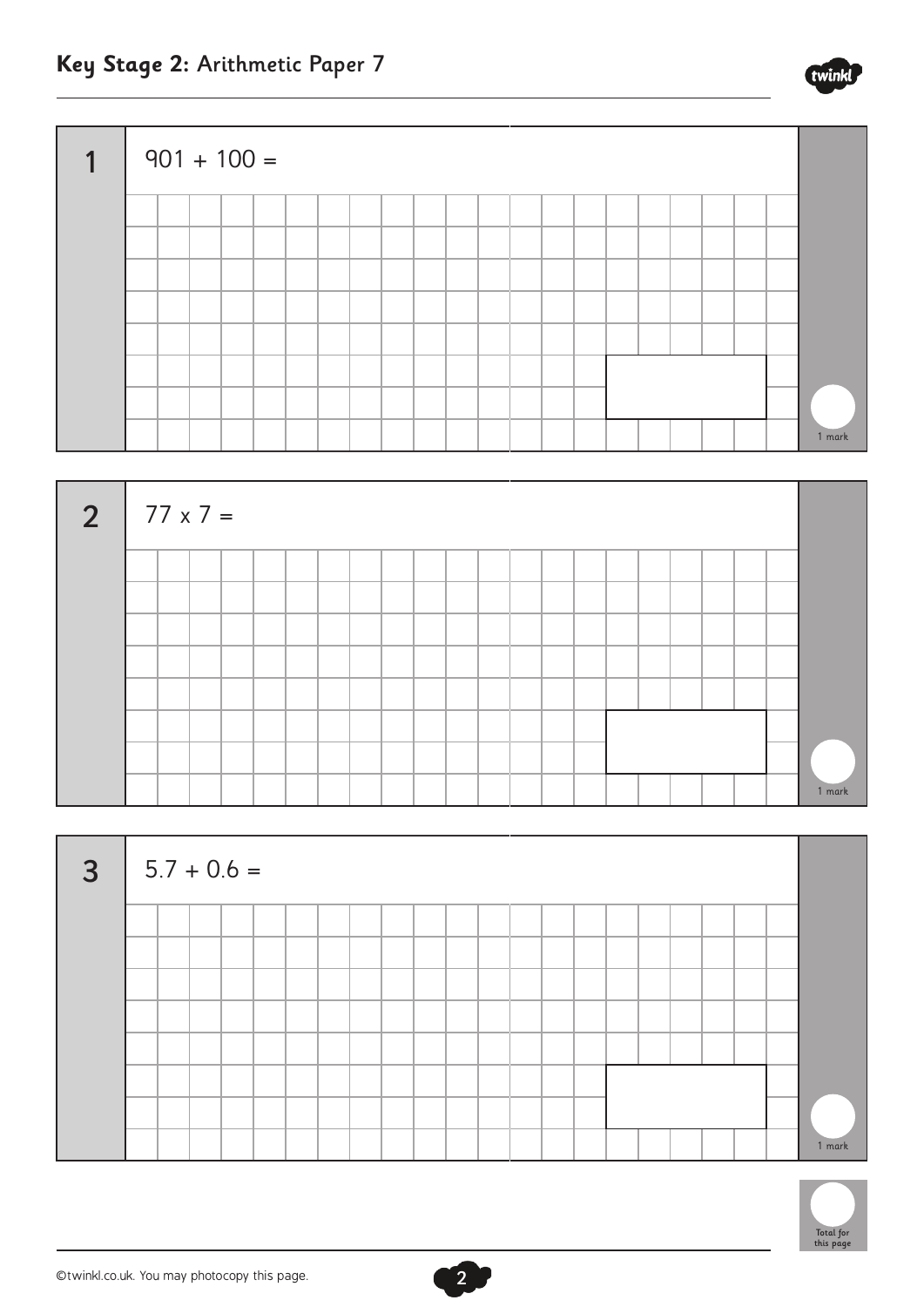| $\mathbf{A}$ |  |  | $= 5489 + 443$ |  |  |  |  |  |  |  |  |        |
|--------------|--|--|----------------|--|--|--|--|--|--|--|--|--------|
|              |  |  |                |  |  |  |  |  |  |  |  |        |
|              |  |  |                |  |  |  |  |  |  |  |  |        |
|              |  |  |                |  |  |  |  |  |  |  |  |        |
|              |  |  |                |  |  |  |  |  |  |  |  |        |
|              |  |  |                |  |  |  |  |  |  |  |  |        |
|              |  |  |                |  |  |  |  |  |  |  |  |        |
|              |  |  |                |  |  |  |  |  |  |  |  |        |
|              |  |  |                |  |  |  |  |  |  |  |  | 1 mark |



| 6 <sup>1</sup> |  | $144 \div 12 =$ |  |  |  |  |  |  |  |  |  |        |
|----------------|--|-----------------|--|--|--|--|--|--|--|--|--|--------|
|                |  |                 |  |  |  |  |  |  |  |  |  |        |
|                |  |                 |  |  |  |  |  |  |  |  |  |        |
|                |  |                 |  |  |  |  |  |  |  |  |  |        |
|                |  |                 |  |  |  |  |  |  |  |  |  |        |
|                |  |                 |  |  |  |  |  |  |  |  |  |        |
|                |  |                 |  |  |  |  |  |  |  |  |  |        |
|                |  |                 |  |  |  |  |  |  |  |  |  |        |
|                |  |                 |  |  |  |  |  |  |  |  |  | 1 mark |

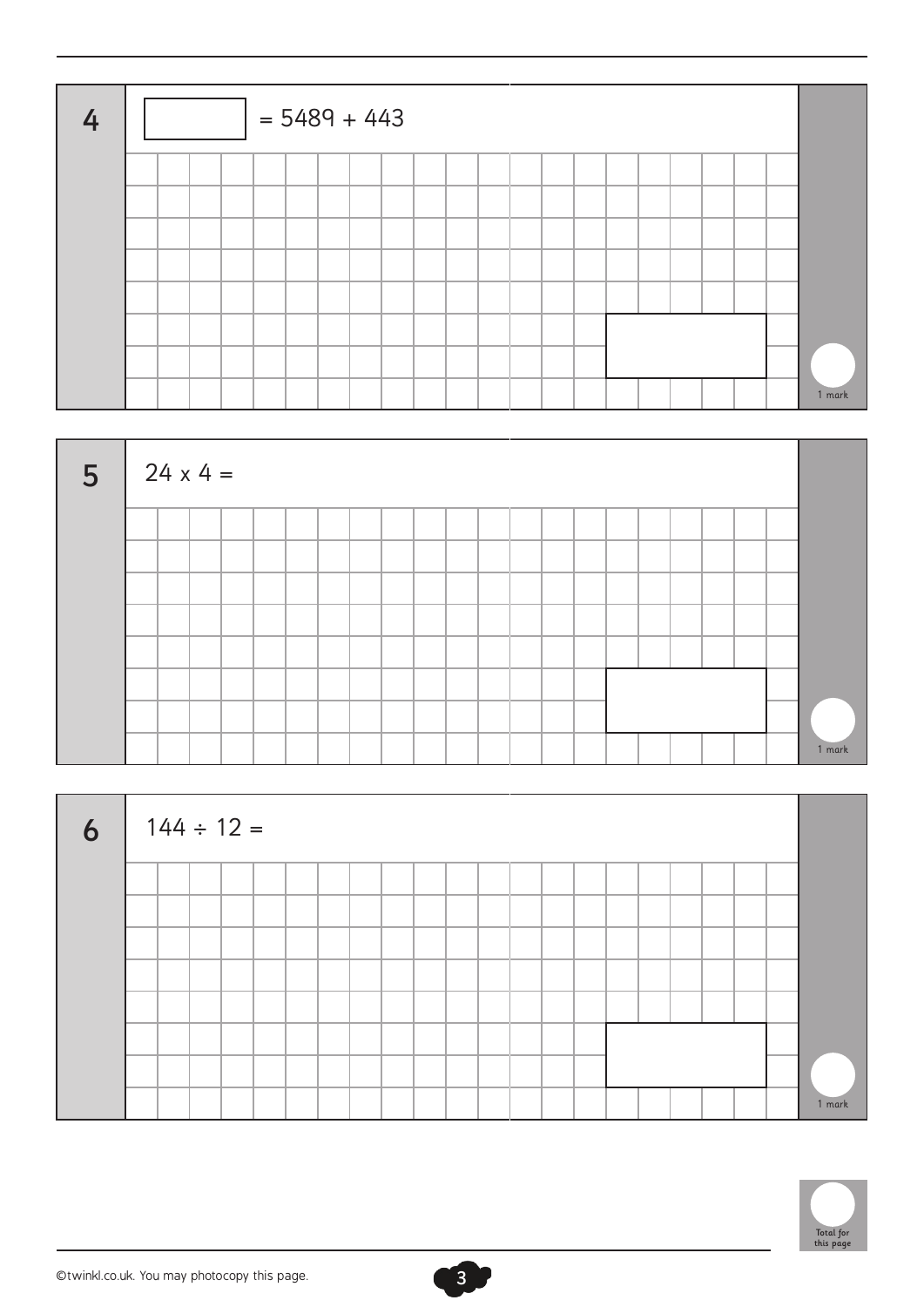| $\overline{7}$ |  | $319 - 40 =$ |  |  |  |  |  |  |  |  |        |
|----------------|--|--------------|--|--|--|--|--|--|--|--|--------|
|                |  |              |  |  |  |  |  |  |  |  |        |
|                |  |              |  |  |  |  |  |  |  |  |        |
|                |  |              |  |  |  |  |  |  |  |  |        |
|                |  |              |  |  |  |  |  |  |  |  |        |
|                |  |              |  |  |  |  |  |  |  |  |        |
|                |  |              |  |  |  |  |  |  |  |  |        |
|                |  |              |  |  |  |  |  |  |  |  |        |
|                |  |              |  |  |  |  |  |  |  |  | 1 mark |



| $\mathsf{q}$ |  | $456 \times 0 =$ |  |  |  |  |  |  |  |  |  |        |
|--------------|--|------------------|--|--|--|--|--|--|--|--|--|--------|
|              |  |                  |  |  |  |  |  |  |  |  |  |        |
|              |  |                  |  |  |  |  |  |  |  |  |  |        |
|              |  |                  |  |  |  |  |  |  |  |  |  |        |
|              |  |                  |  |  |  |  |  |  |  |  |  |        |
|              |  |                  |  |  |  |  |  |  |  |  |  |        |
|              |  |                  |  |  |  |  |  |  |  |  |  |        |
|              |  |                  |  |  |  |  |  |  |  |  |  |        |
|              |  |                  |  |  |  |  |  |  |  |  |  | 1 mark |



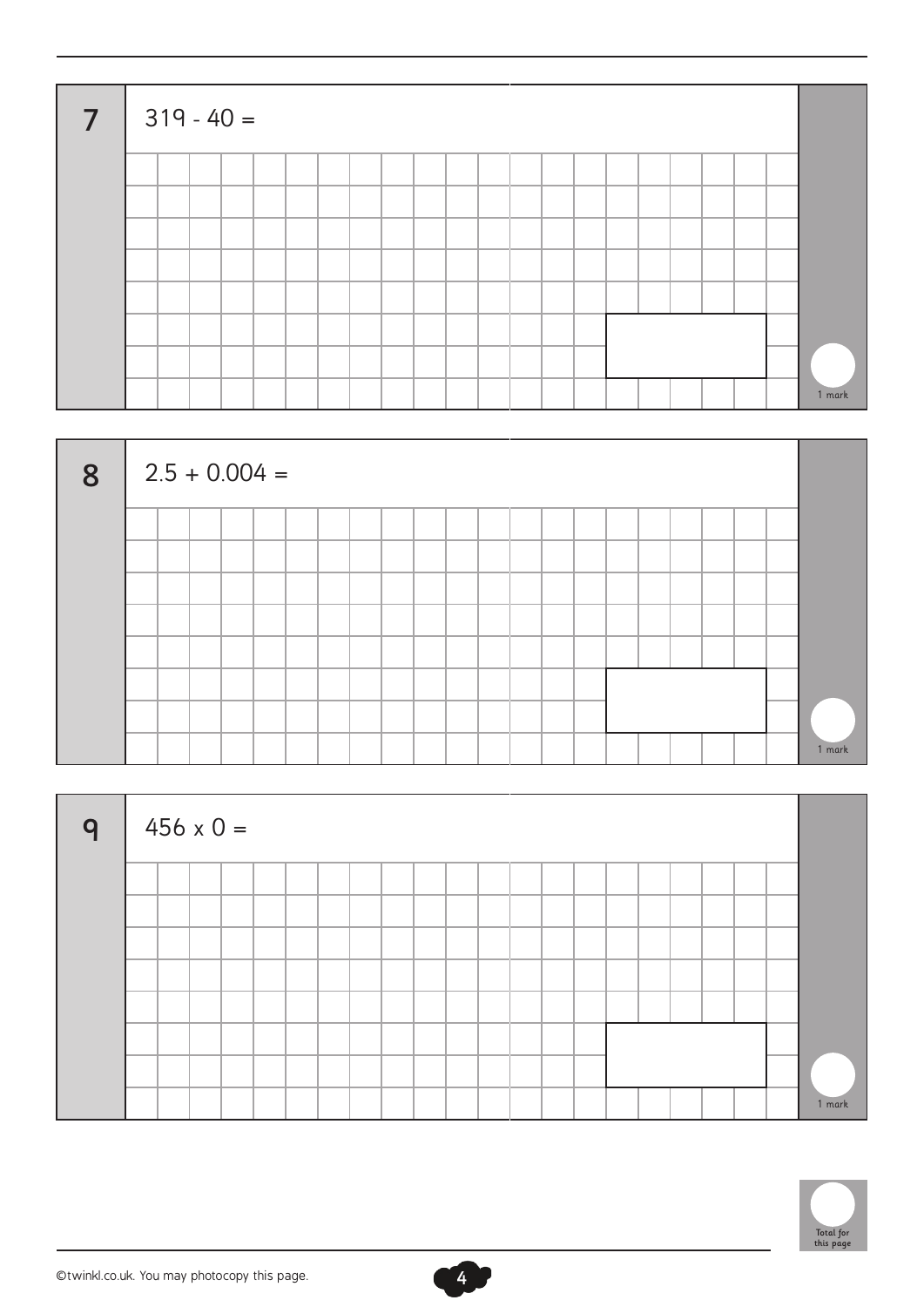



| 12 |  |  | $66.43 \div 10 =$ |  |  |  |  |  |  |  |  |        |
|----|--|--|-------------------|--|--|--|--|--|--|--|--|--------|
|    |  |  |                   |  |  |  |  |  |  |  |  |        |
|    |  |  |                   |  |  |  |  |  |  |  |  |        |
|    |  |  |                   |  |  |  |  |  |  |  |  |        |
|    |  |  |                   |  |  |  |  |  |  |  |  |        |
|    |  |  |                   |  |  |  |  |  |  |  |  |        |
|    |  |  |                   |  |  |  |  |  |  |  |  |        |
|    |  |  |                   |  |  |  |  |  |  |  |  |        |
|    |  |  |                   |  |  |  |  |  |  |  |  | 1 mark |

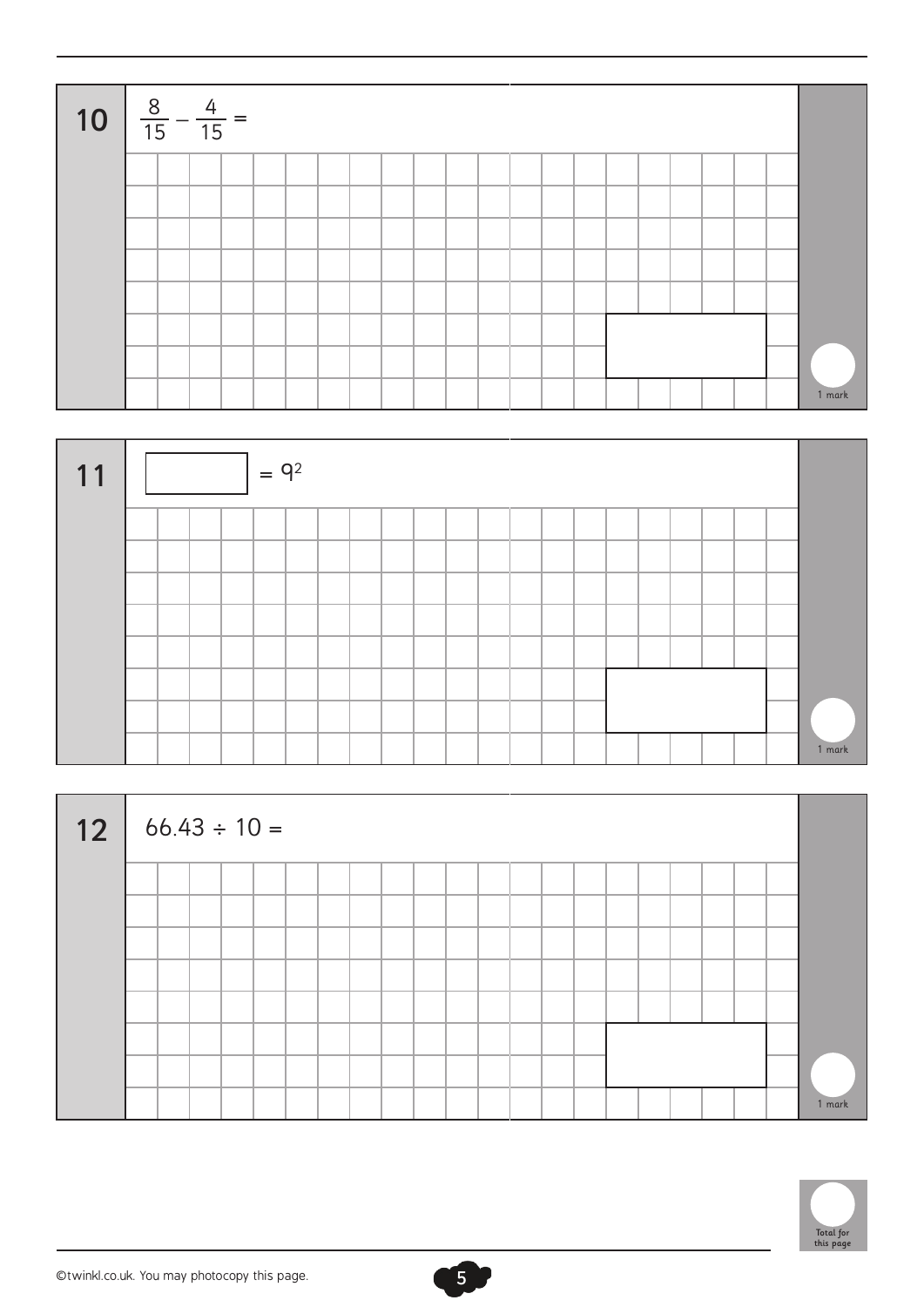| $13   572 - 89.9 =$ |  |  |  |  |  |  |  |  |  |  |        |
|---------------------|--|--|--|--|--|--|--|--|--|--|--------|
|                     |  |  |  |  |  |  |  |  |  |  |        |
|                     |  |  |  |  |  |  |  |  |  |  |        |
|                     |  |  |  |  |  |  |  |  |  |  |        |
|                     |  |  |  |  |  |  |  |  |  |  |        |
|                     |  |  |  |  |  |  |  |  |  |  |        |
|                     |  |  |  |  |  |  |  |  |  |  |        |
|                     |  |  |  |  |  |  |  |  |  |  |        |
|                     |  |  |  |  |  |  |  |  |  |  | 1 mark |



| 15 |  |  | $7291 + 6304 =$ |  |  |  |  |  |  |  |  |        |
|----|--|--|-----------------|--|--|--|--|--|--|--|--|--------|
|    |  |  |                 |  |  |  |  |  |  |  |  |        |
|    |  |  |                 |  |  |  |  |  |  |  |  |        |
|    |  |  |                 |  |  |  |  |  |  |  |  |        |
|    |  |  |                 |  |  |  |  |  |  |  |  |        |
|    |  |  |                 |  |  |  |  |  |  |  |  |        |
|    |  |  |                 |  |  |  |  |  |  |  |  |        |
|    |  |  |                 |  |  |  |  |  |  |  |  |        |
|    |  |  |                 |  |  |  |  |  |  |  |  | 1 mark |



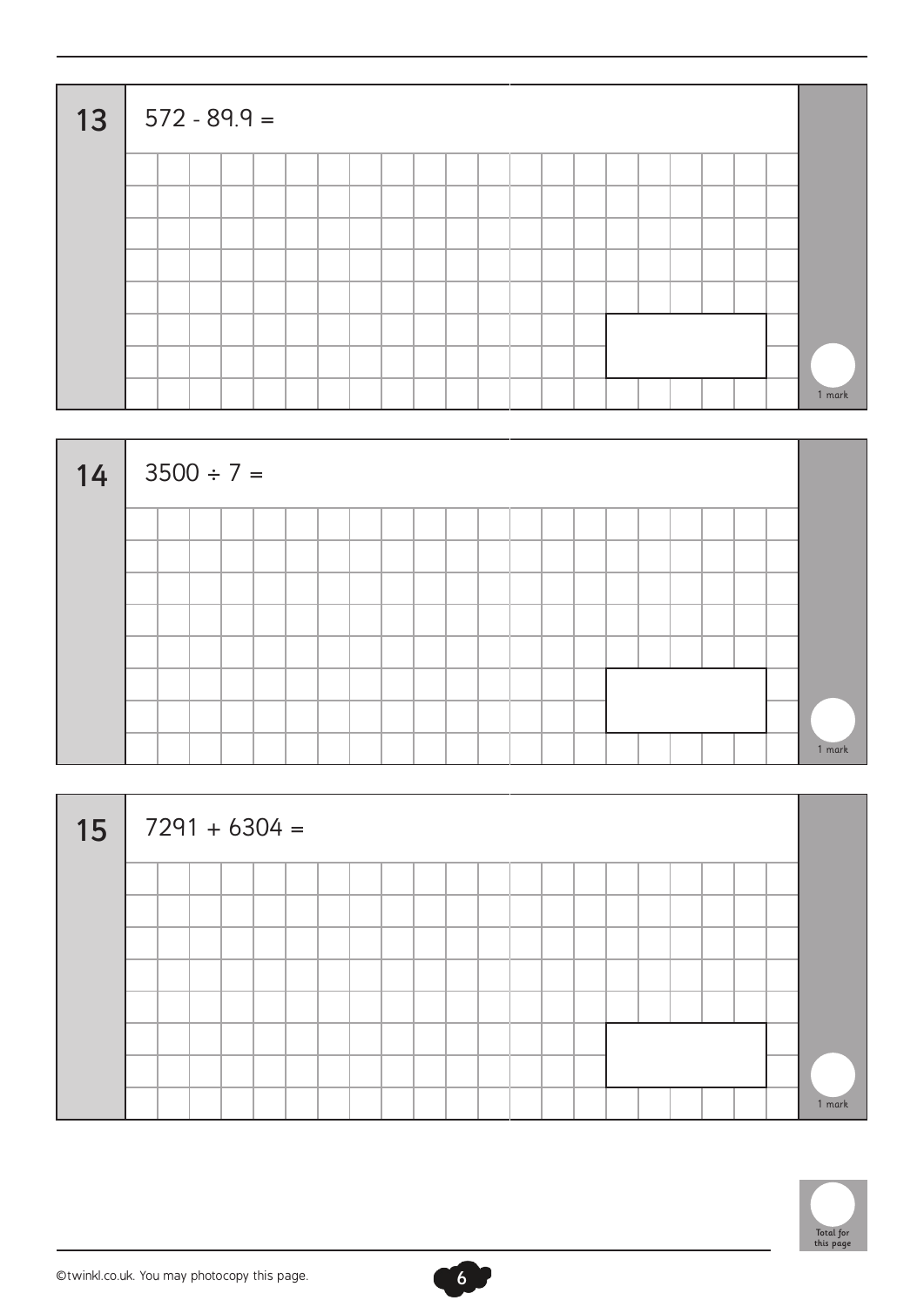| 16 $\frac{1}{5} + \frac{2}{5} + \frac{2}{5} =$ |  |  |  |  |  |  |  |  |  |  |        |
|------------------------------------------------|--|--|--|--|--|--|--|--|--|--|--------|
|                                                |  |  |  |  |  |  |  |  |  |  |        |
|                                                |  |  |  |  |  |  |  |  |  |  |        |
|                                                |  |  |  |  |  |  |  |  |  |  |        |
|                                                |  |  |  |  |  |  |  |  |  |  |        |
|                                                |  |  |  |  |  |  |  |  |  |  |        |
|                                                |  |  |  |  |  |  |  |  |  |  |        |
|                                                |  |  |  |  |  |  |  |  |  |  |        |
|                                                |  |  |  |  |  |  |  |  |  |  | 1 mark |



| 18 | $30\%$ of $2400 =$ |  |  |  |  |  |  |  |  |  |  |        |
|----|--------------------|--|--|--|--|--|--|--|--|--|--|--------|
|    |                    |  |  |  |  |  |  |  |  |  |  |        |
|    |                    |  |  |  |  |  |  |  |  |  |  |        |
|    |                    |  |  |  |  |  |  |  |  |  |  |        |
|    |                    |  |  |  |  |  |  |  |  |  |  |        |
|    |                    |  |  |  |  |  |  |  |  |  |  |        |
|    |                    |  |  |  |  |  |  |  |  |  |  |        |
|    |                    |  |  |  |  |  |  |  |  |  |  |        |
|    |                    |  |  |  |  |  |  |  |  |  |  | 1 mark |



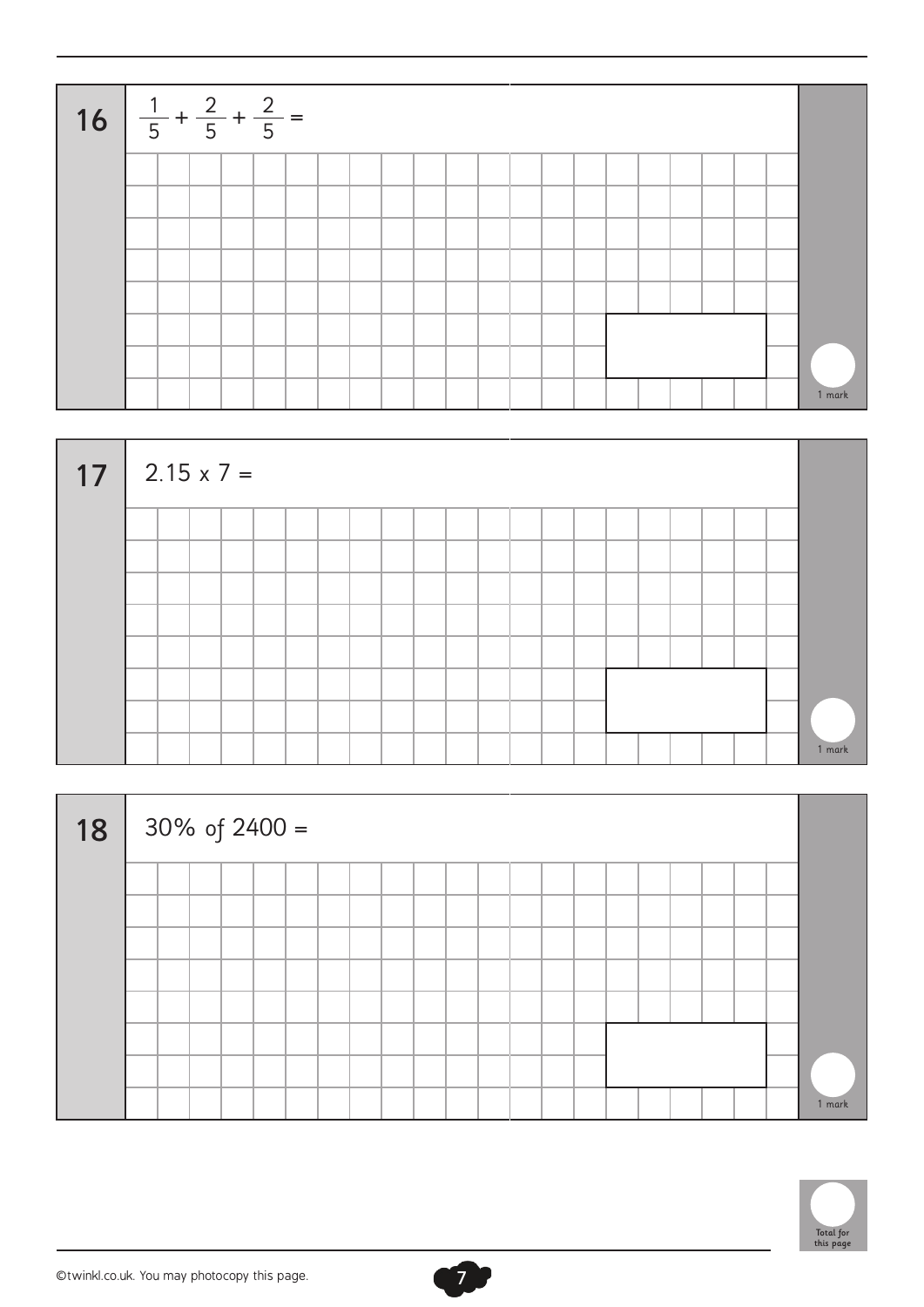| 19 |  |  | $100 \times 1000 =$ |  |  |  |  |  |  |  |  |        |
|----|--|--|---------------------|--|--|--|--|--|--|--|--|--------|
|    |  |  |                     |  |  |  |  |  |  |  |  |        |
|    |  |  |                     |  |  |  |  |  |  |  |  |        |
|    |  |  |                     |  |  |  |  |  |  |  |  |        |
|    |  |  |                     |  |  |  |  |  |  |  |  |        |
|    |  |  |                     |  |  |  |  |  |  |  |  |        |
|    |  |  |                     |  |  |  |  |  |  |  |  |        |
|    |  |  |                     |  |  |  |  |  |  |  |  |        |
|    |  |  |                     |  |  |  |  |  |  |  |  | 1 mark |



| $\vert$ 21 |  | $9352 \div 5 =$ |  |  |  |  |  |  |  |  |  |        |
|------------|--|-----------------|--|--|--|--|--|--|--|--|--|--------|
|            |  |                 |  |  |  |  |  |  |  |  |  |        |
|            |  |                 |  |  |  |  |  |  |  |  |  |        |
|            |  |                 |  |  |  |  |  |  |  |  |  |        |
|            |  |                 |  |  |  |  |  |  |  |  |  |        |
|            |  |                 |  |  |  |  |  |  |  |  |  |        |
|            |  |                 |  |  |  |  |  |  |  |  |  |        |
|            |  |                 |  |  |  |  |  |  |  |  |  |        |
|            |  |                 |  |  |  |  |  |  |  |  |  | 1 mark |



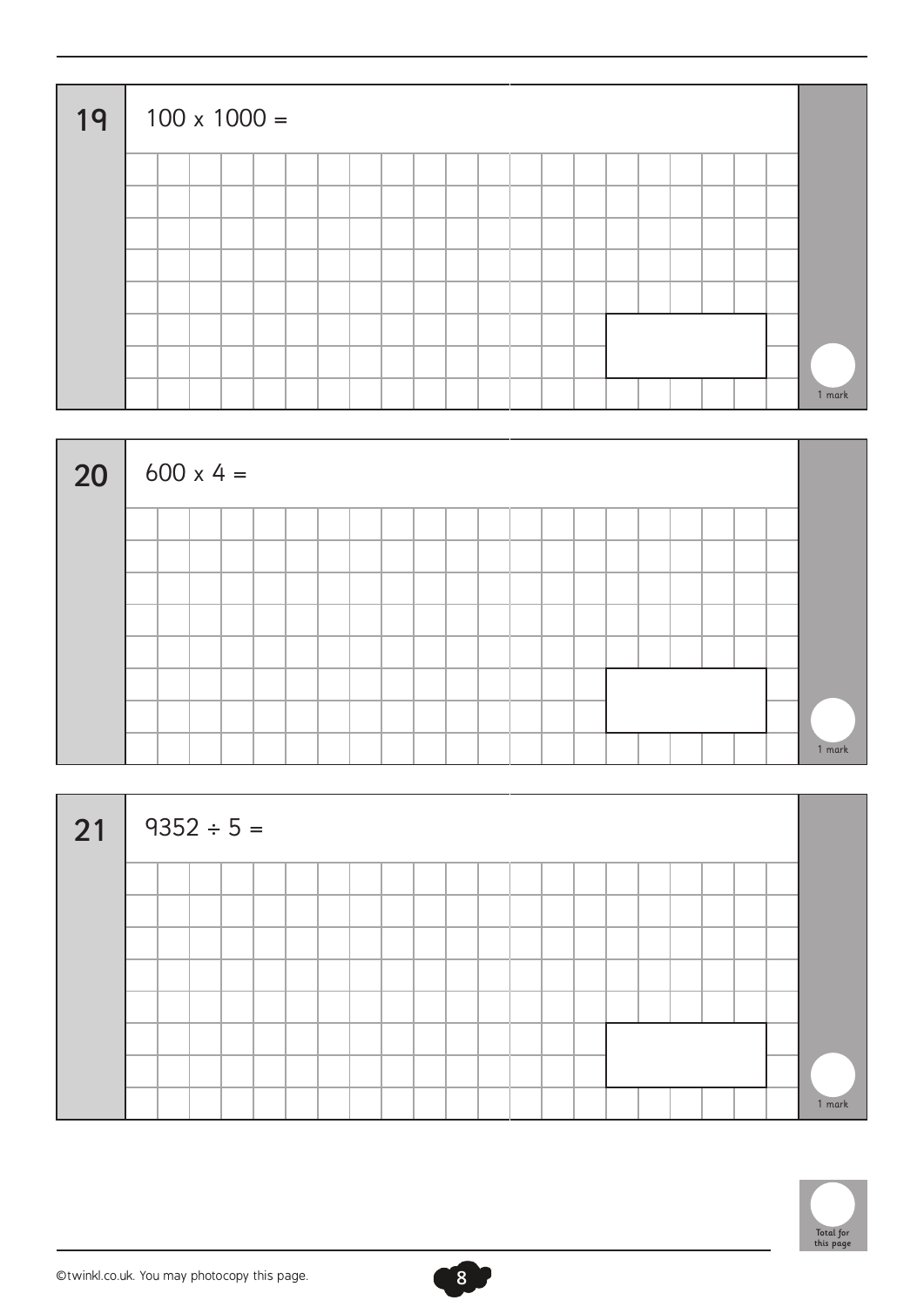| 22 |  | 20 000 - 1600 = |  |  |  |  |  |  |  |  |        |
|----|--|-----------------|--|--|--|--|--|--|--|--|--------|
|    |  |                 |  |  |  |  |  |  |  |  |        |
|    |  |                 |  |  |  |  |  |  |  |  |        |
|    |  |                 |  |  |  |  |  |  |  |  |        |
|    |  |                 |  |  |  |  |  |  |  |  |        |
|    |  |                 |  |  |  |  |  |  |  |  |        |
|    |  |                 |  |  |  |  |  |  |  |  |        |
|    |  |                 |  |  |  |  |  |  |  |  |        |
|    |  |                 |  |  |  |  |  |  |  |  | 1 mark |





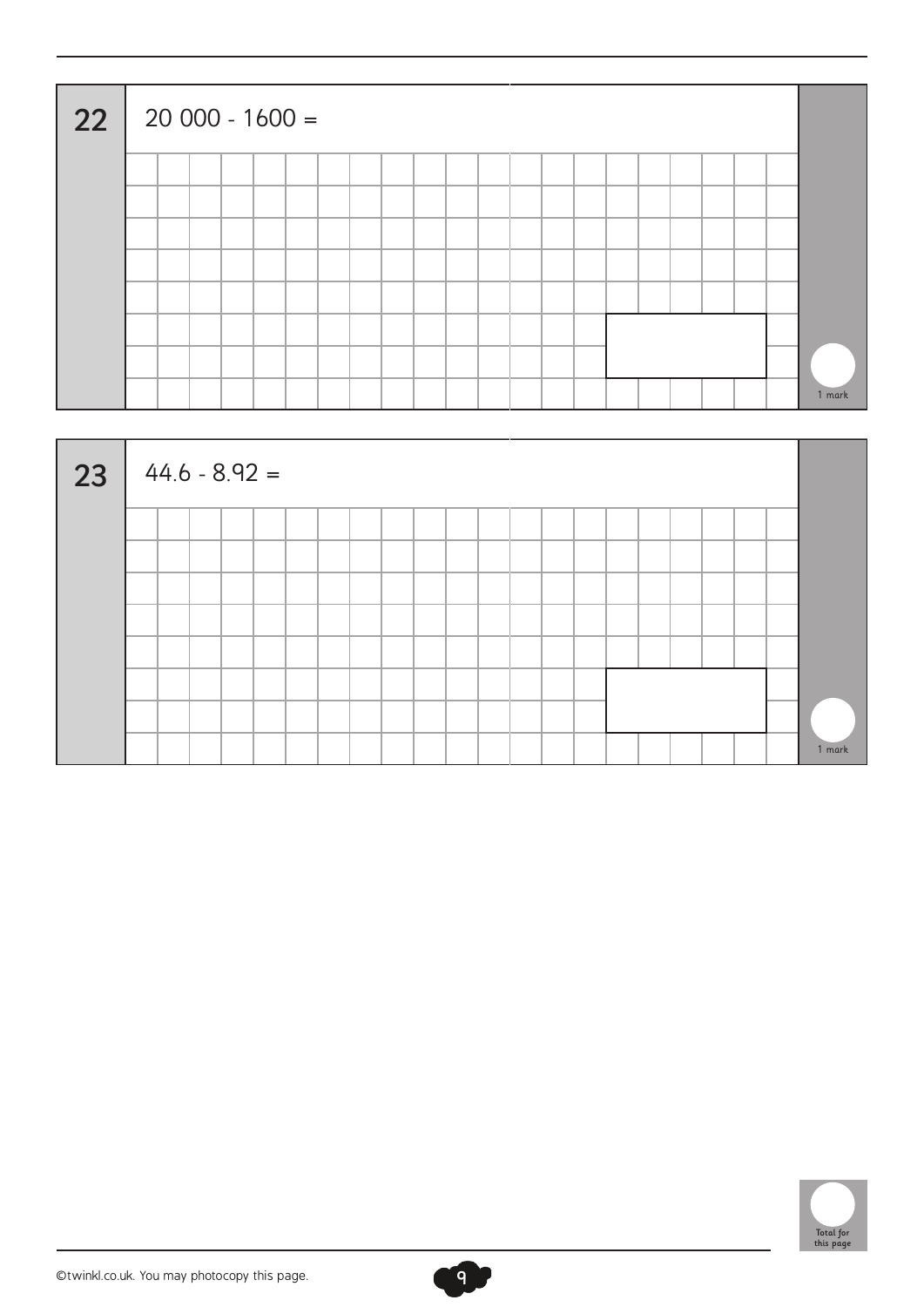| 24 | $18 \times 82 =$ |              |                |  |  |  |  |  |  |  |  |         |
|----|------------------|--------------|----------------|--|--|--|--|--|--|--|--|---------|
|    |                  |              |                |  |  |  |  |  |  |  |  |         |
|    |                  | $\mathbf{1}$ | $\,8\,$        |  |  |  |  |  |  |  |  |         |
|    | $\mathsf{X}$     | 8            | $\overline{2}$ |  |  |  |  |  |  |  |  |         |
|    |                  |              |                |  |  |  |  |  |  |  |  |         |
|    |                  |              |                |  |  |  |  |  |  |  |  |         |
|    |                  |              |                |  |  |  |  |  |  |  |  |         |
|    |                  |              |                |  |  |  |  |  |  |  |  |         |
|    |                  |              |                |  |  |  |  |  |  |  |  |         |
|    |                  |              |                |  |  |  |  |  |  |  |  |         |
|    |                  |              |                |  |  |  |  |  |  |  |  |         |
|    |                  |              |                |  |  |  |  |  |  |  |  |         |
|    |                  |              |                |  |  |  |  |  |  |  |  | 2 marks |





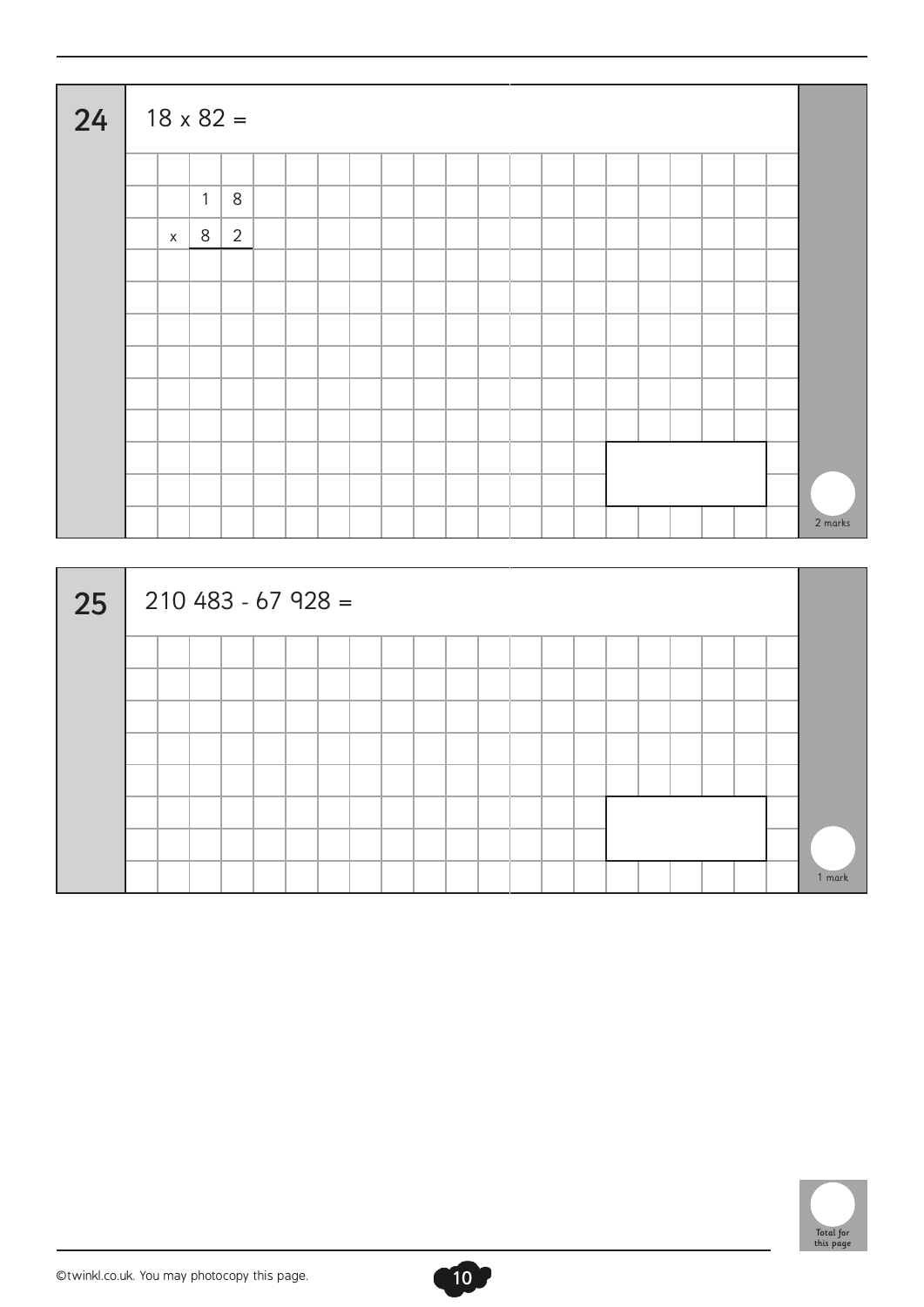| 26                                    | $3146 \div 13 =$ |              |              |                |                |                |  |  |  |  |  |  |  |         |
|---------------------------------------|------------------|--------------|--------------|----------------|----------------|----------------|--|--|--|--|--|--|--|---------|
|                                       |                  |              |              |                |                |                |  |  |  |  |  |  |  |         |
|                                       |                  |              |              |                |                |                |  |  |  |  |  |  |  |         |
|                                       | $\mathbf{1}$     | $\mathbf{3}$ | $\mathbf{3}$ | $\overline{1}$ | $\overline{4}$ | $\overline{6}$ |  |  |  |  |  |  |  |         |
|                                       |                  |              |              |                |                |                |  |  |  |  |  |  |  |         |
|                                       |                  |              |              |                |                |                |  |  |  |  |  |  |  |         |
|                                       |                  |              |              |                |                |                |  |  |  |  |  |  |  |         |
|                                       |                  |              |              |                |                |                |  |  |  |  |  |  |  |         |
|                                       |                  |              |              |                |                |                |  |  |  |  |  |  |  |         |
|                                       |                  |              |              |                |                |                |  |  |  |  |  |  |  |         |
|                                       |                  |              |              |                |                |                |  |  |  |  |  |  |  |         |
|                                       |                  |              |              |                |                |                |  |  |  |  |  |  |  |         |
|                                       |                  |              |              |                |                |                |  |  |  |  |  |  |  | 2 marks |
|                                       |                  |              |              |                |                |                |  |  |  |  |  |  |  |         |
| 27 $\frac{1}{6} \times \frac{2}{3} =$ |                  |              |              |                |                |                |  |  |  |  |  |  |  |         |
|                                       |                  |              |              |                |                |                |  |  |  |  |  |  |  |         |
|                                       |                  |              |              |                |                |                |  |  |  |  |  |  |  |         |
|                                       |                  |              |              |                |                |                |  |  |  |  |  |  |  |         |
|                                       |                  |              |              |                |                |                |  |  |  |  |  |  |  |         |
|                                       |                  |              |              |                |                |                |  |  |  |  |  |  |  |         |
|                                       |                  |              |              |                |                |                |  |  |  |  |  |  |  |         |
|                                       |                  |              |              |                |                |                |  |  |  |  |  |  |  |         |
|                                       |                  |              |              |                |                |                |  |  |  |  |  |  |  |         |
|                                       |                  |              |              |                |                |                |  |  |  |  |  |  |  | 1 mark  |

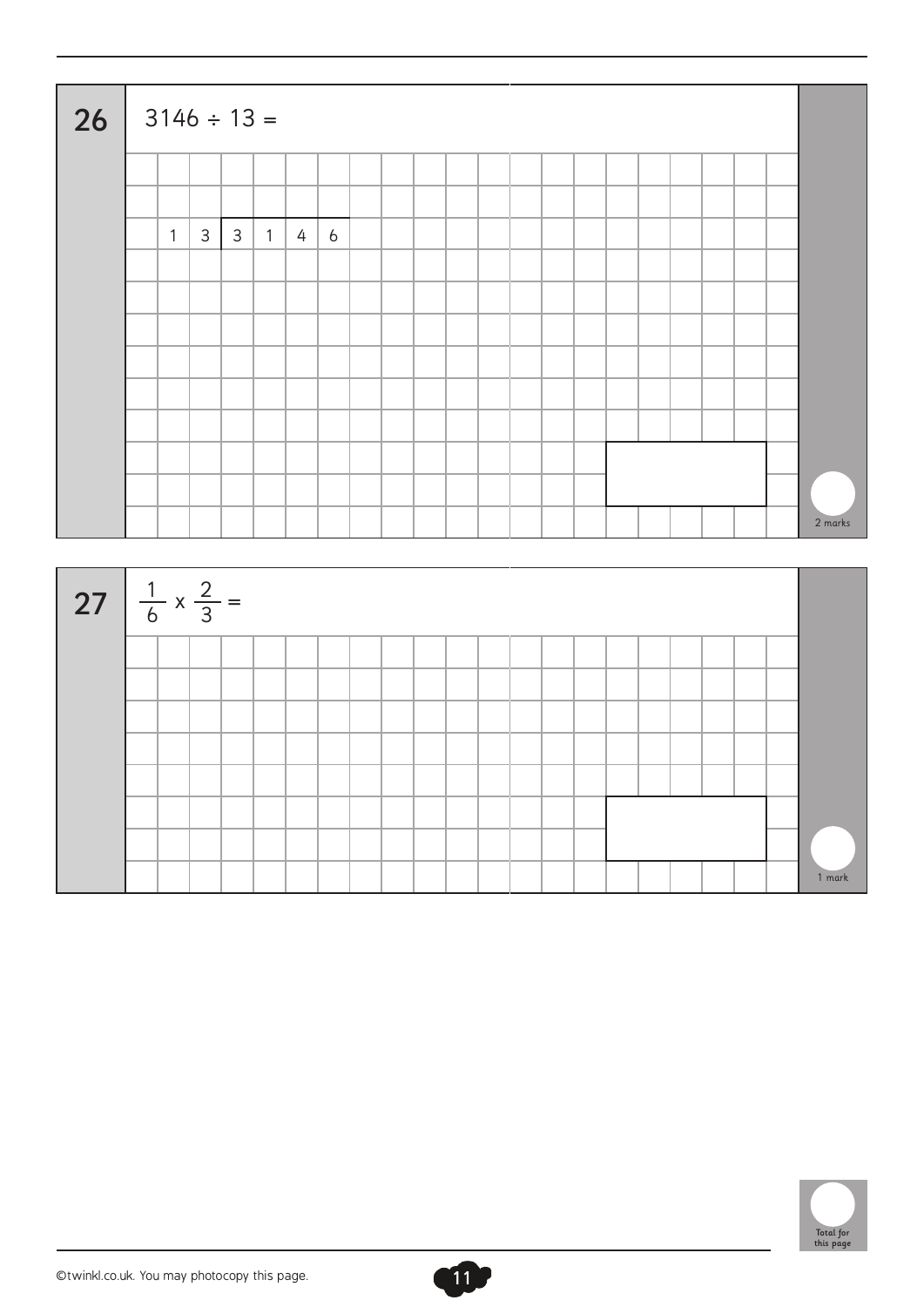| 28 11 x 4 $\frac{1}{2}$ = |  |  |  |  |  |  |  |  |  |  |        |
|---------------------------|--|--|--|--|--|--|--|--|--|--|--------|
|                           |  |  |  |  |  |  |  |  |  |  |        |
|                           |  |  |  |  |  |  |  |  |  |  |        |
|                           |  |  |  |  |  |  |  |  |  |  |        |
|                           |  |  |  |  |  |  |  |  |  |  |        |
|                           |  |  |  |  |  |  |  |  |  |  |        |
|                           |  |  |  |  |  |  |  |  |  |  |        |
|                           |  |  |  |  |  |  |  |  |  |  |        |
|                           |  |  |  |  |  |  |  |  |  |  | 1 mark |





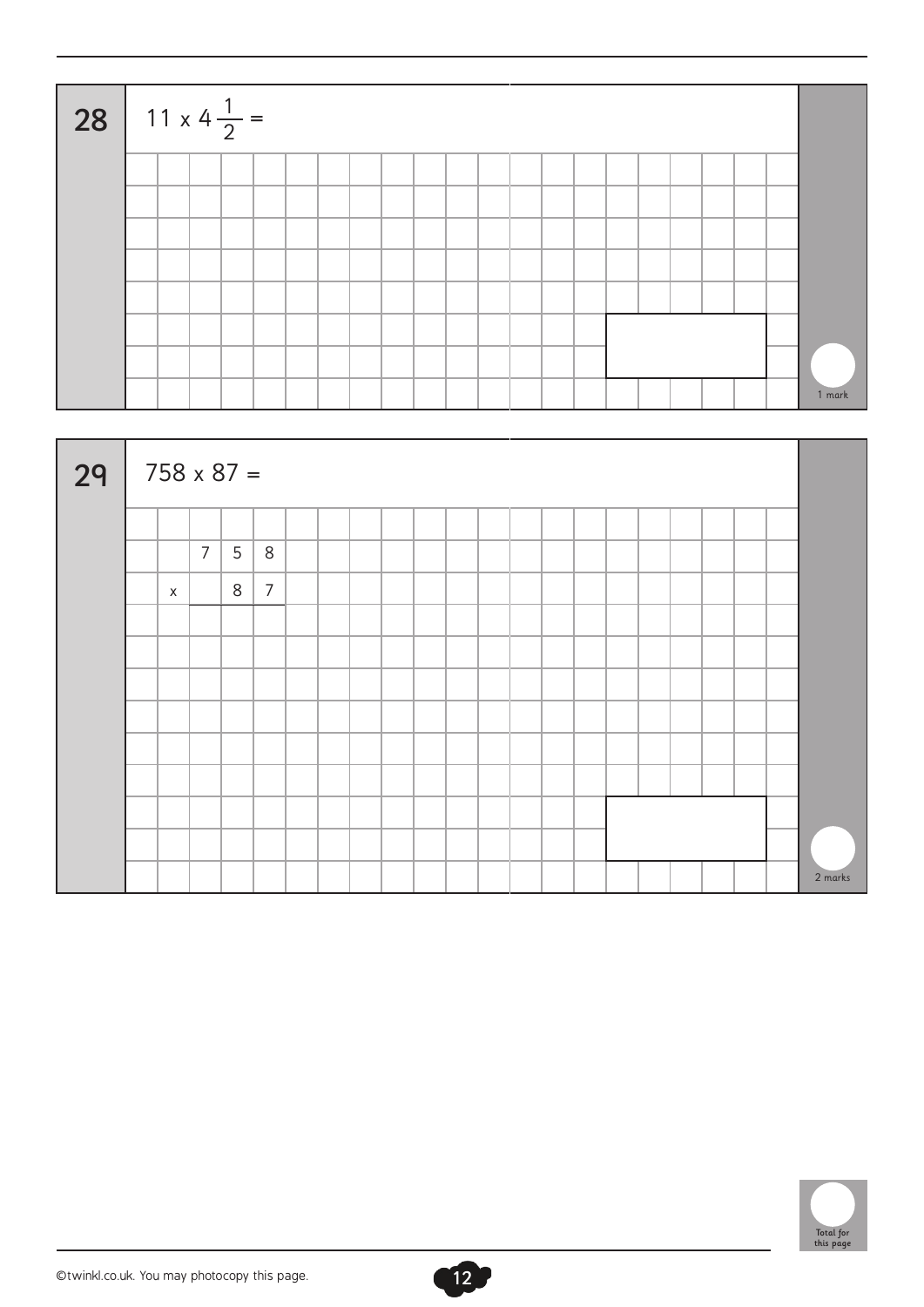| <b>30</b> $\frac{3}{10} \div 3 =$ |  |  |  |  |  |  |  |  |  |  |        |
|-----------------------------------|--|--|--|--|--|--|--|--|--|--|--------|
|                                   |  |  |  |  |  |  |  |  |  |  |        |
|                                   |  |  |  |  |  |  |  |  |  |  |        |
|                                   |  |  |  |  |  |  |  |  |  |  |        |
|                                   |  |  |  |  |  |  |  |  |  |  |        |
|                                   |  |  |  |  |  |  |  |  |  |  |        |
|                                   |  |  |  |  |  |  |  |  |  |  |        |
|                                   |  |  |  |  |  |  |  |  |  |  |        |
|                                   |  |  |  |  |  |  |  |  |  |  | 1 mark |





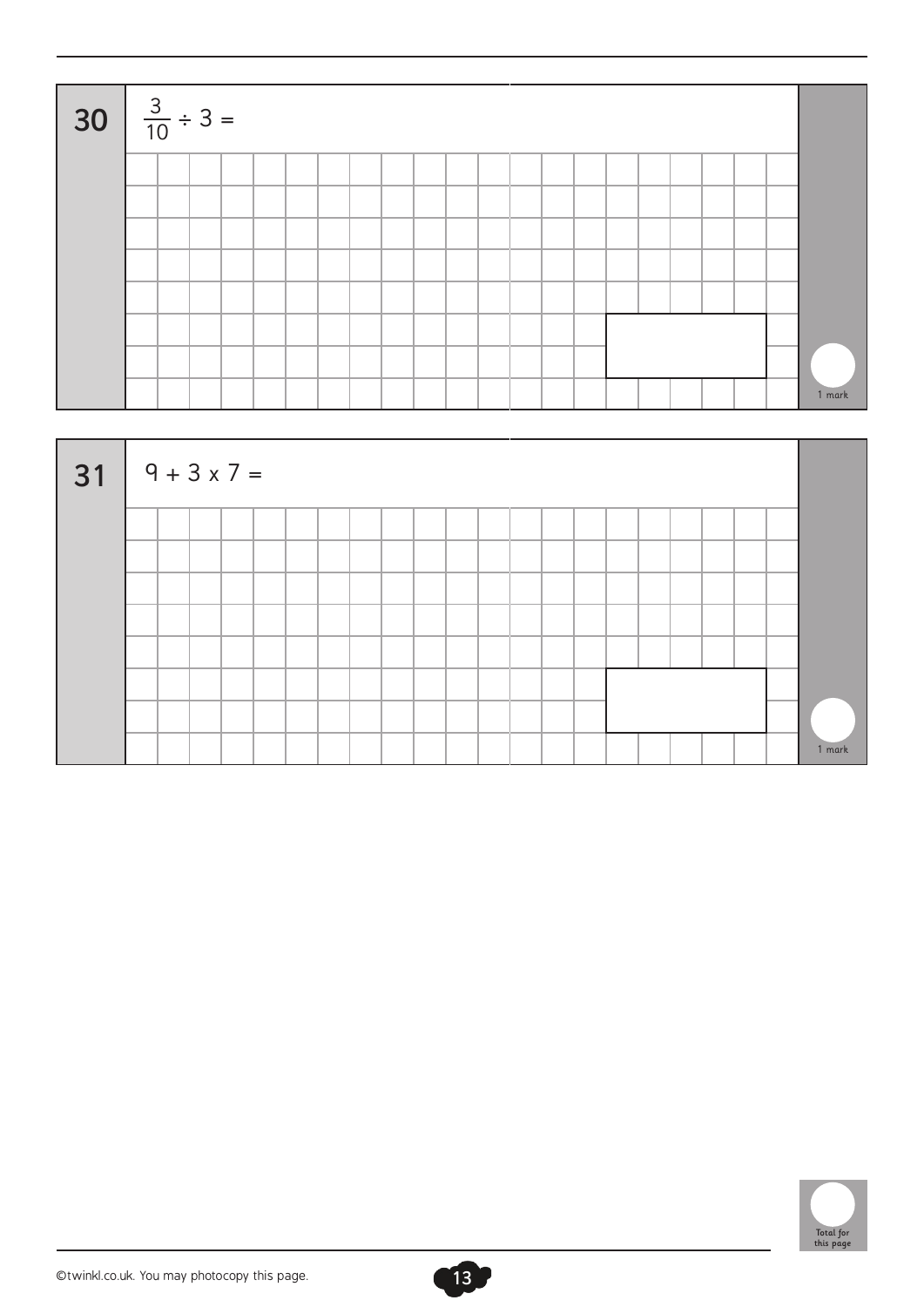| 32 |              | $3598 \div 14 =$ |              |   |   |   |  |  |  |  |  |  |  |         |
|----|--------------|------------------|--------------|---|---|---|--|--|--|--|--|--|--|---------|
|    |              |                  |              |   |   |   |  |  |  |  |  |  |  |         |
|    |              |                  |              |   |   |   |  |  |  |  |  |  |  |         |
|    | $\mathbf{1}$ | $\overline{4}$   | $\mathbf{3}$ | 5 | 9 | 8 |  |  |  |  |  |  |  |         |
|    |              |                  |              |   |   |   |  |  |  |  |  |  |  |         |
|    |              |                  |              |   |   |   |  |  |  |  |  |  |  |         |
|    |              |                  |              |   |   |   |  |  |  |  |  |  |  |         |
|    |              |                  |              |   |   |   |  |  |  |  |  |  |  |         |
|    |              |                  |              |   |   |   |  |  |  |  |  |  |  |         |
|    |              |                  |              |   |   |   |  |  |  |  |  |  |  |         |
|    |              |                  |              |   |   |   |  |  |  |  |  |  |  |         |
|    |              |                  |              |   |   |   |  |  |  |  |  |  |  |         |
|    |              |                  |              |   |   |   |  |  |  |  |  |  |  | 2 marks |





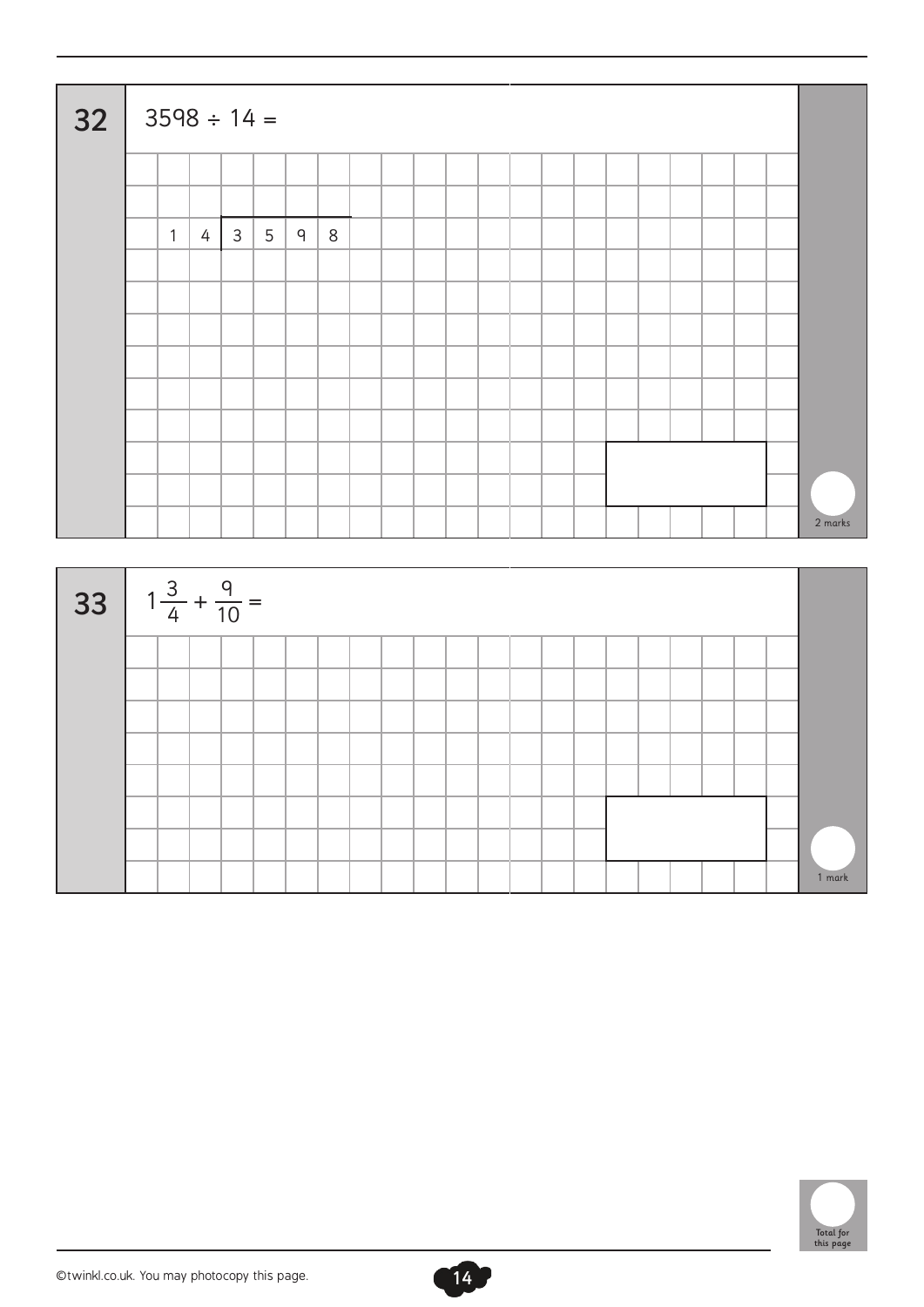| $34 \frac{3}{4} \div 5 =$ |  |  |  |  |  |  |  |  |  |  |        |
|---------------------------|--|--|--|--|--|--|--|--|--|--|--------|
|                           |  |  |  |  |  |  |  |  |  |  |        |
|                           |  |  |  |  |  |  |  |  |  |  |        |
|                           |  |  |  |  |  |  |  |  |  |  |        |
|                           |  |  |  |  |  |  |  |  |  |  |        |
|                           |  |  |  |  |  |  |  |  |  |  |        |
|                           |  |  |  |  |  |  |  |  |  |  |        |
|                           |  |  |  |  |  |  |  |  |  |  |        |
|                           |  |  |  |  |  |  |  |  |  |  | 1 mark |